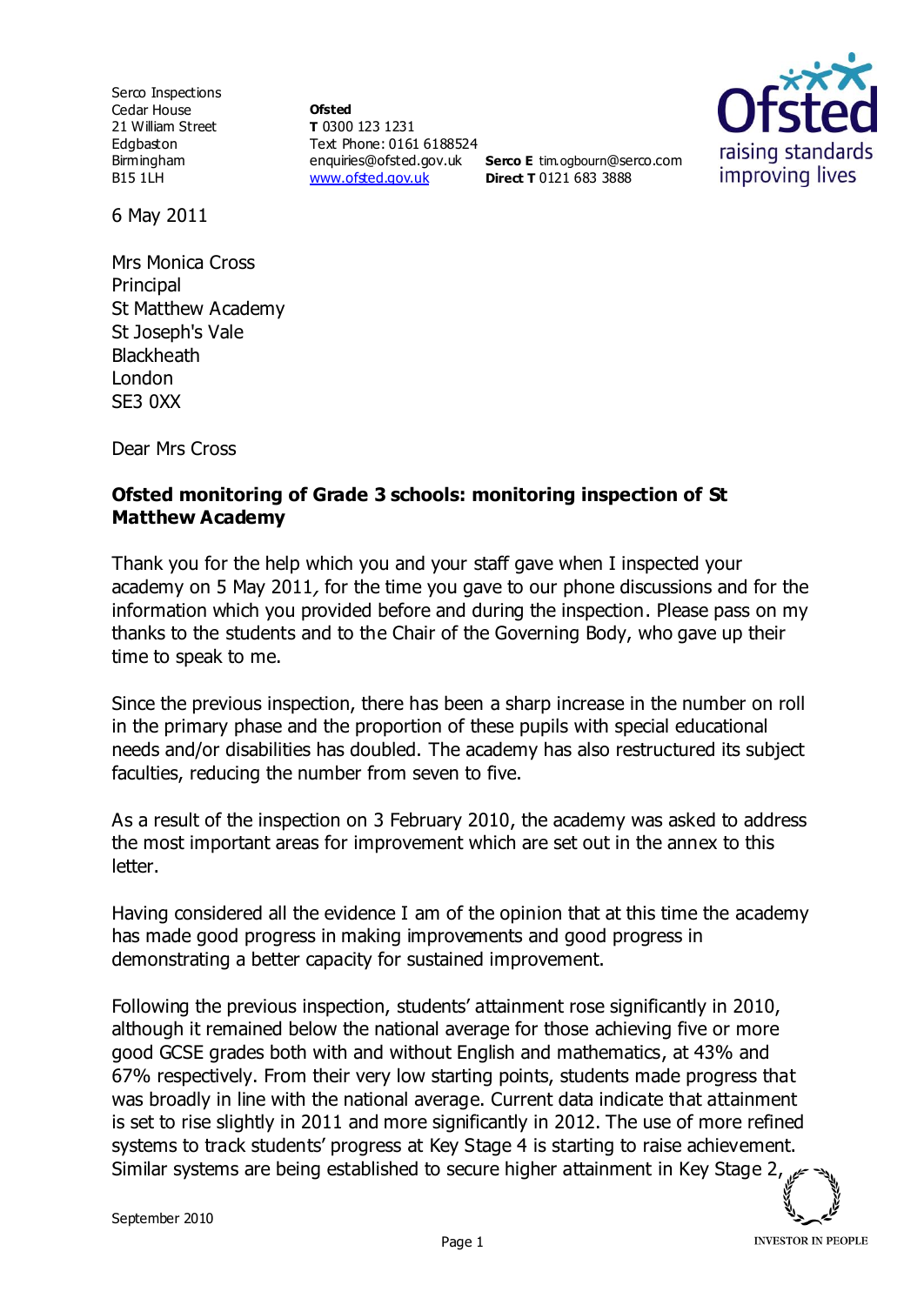

but it is too early to assess their impact. Intervention strategies across all key stages provide carefully targeted support and guidance.

Many students are aware of their current levels of attainment and some can identify successfully how to move up to the next level. The quality of written feedback in students' books is improving and some very good examples were seen, although it does not always help to improve the quality of their work. Regular meetings between leaders and managers to discuss faculty performance and students' progress towards their targets secure accountability and drive forward school improvement.

The lessons observed during this visit reflected a steadily increasing proportion of good teaching. As a result, the development of students' literacy skills has improved. Behaviour was consistently good and the academy's 'behaviour for learning' policy was implemented effectively by the overwhelming majority of staff. The work done through restorative justice is proving effective. Senior leaders make accurate judgements when observing lessons. Where lessons were satisfactory rather than good or better, the pace was not sufficiently challenging and students shared one common task regardless of their ability levels. Senior and middle leaders are tackling satisfactory teaching through a series of formal and informal lesson observations and a comprehensive professional development programme.

The principal's vision for the academy is shared by the staff, who demonstrate great commitment towards seeking school improvement. Senior leaders have clear roles and responsibilities and the culture of monitoring is well embedded. Middle leaders feel empowered and produce accurate self-evaluation documentation which is reviewed on a regular basis. The academy's improvement plan identifies key priorities with measurable success criteria. The governing body has been proactive in responding to the issues raised in the previous inspection report.

The academy's specialist subjects are making a positive contribution towards improving students' outcomes, and they benefit greatly from participating in enterprise activities which increase self-confidence and boost self-esteem. The three Enterprise Weeks staged during the year enable students to develop their entrepreneurial skills and encourage them to aim high.

The academy receives good support from the School Improvement Partner, who has helped it to identify areas for improvement through her analysis of documentation and by monitoring, in particular, the quality of teaching and learning.

I hope that you have found the inspection helpful in promoting improvement in your school. This letter will be posted on the Ofsted website.

Yours sincerely

John Daniell

September 2010

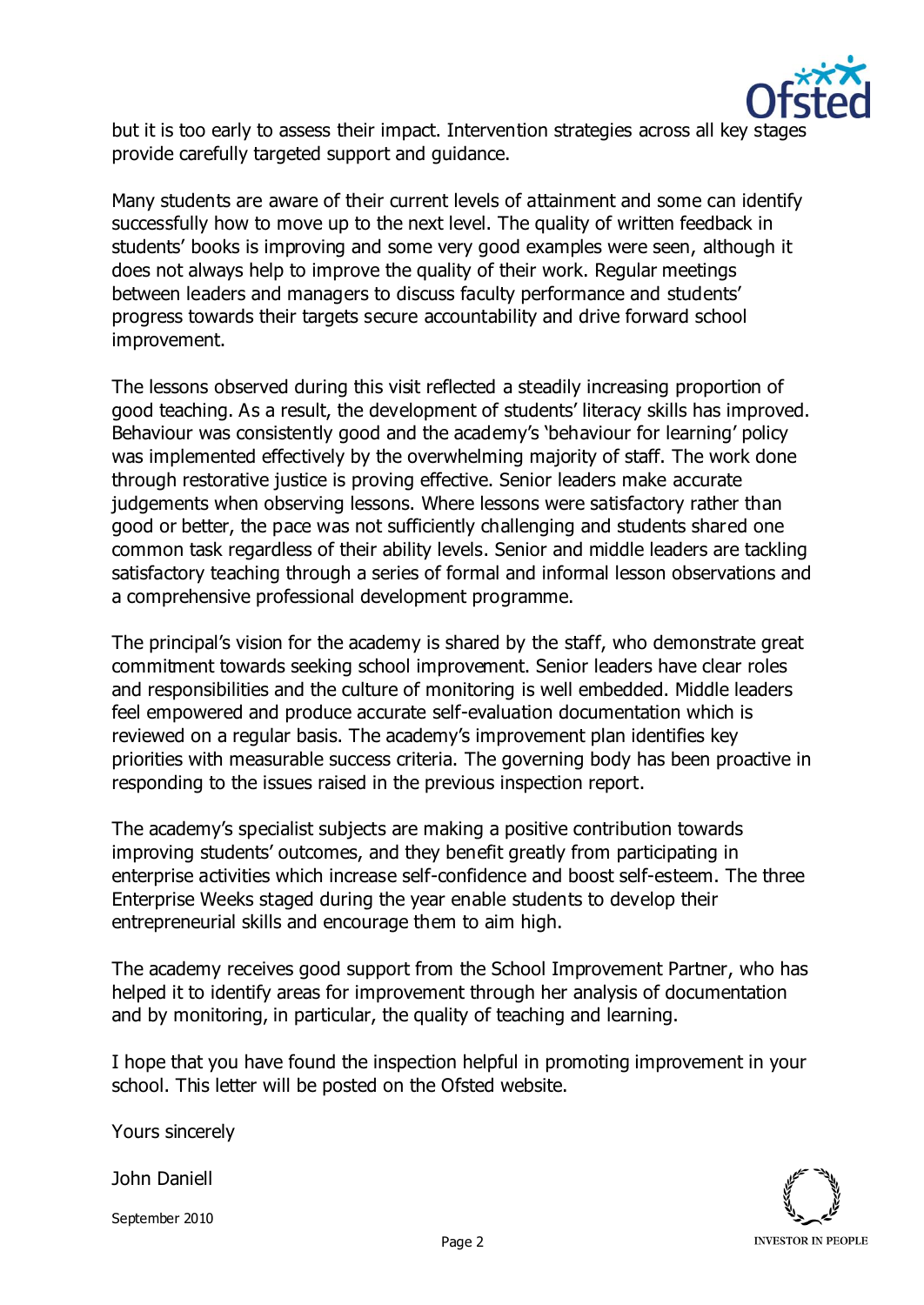

**Her Majesty's Inspector**